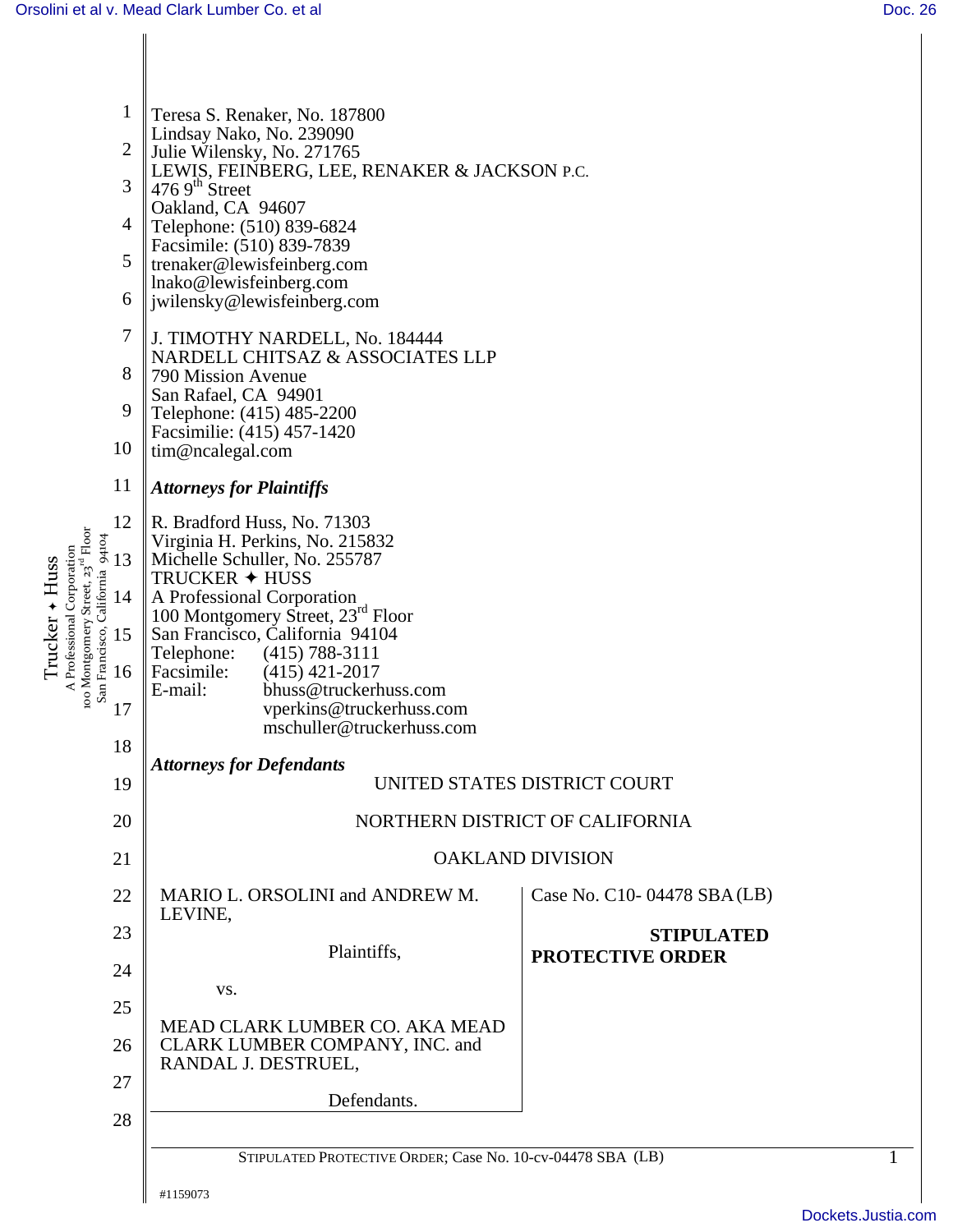# 1

#### 1. PURPOSES AND LIMITATIONS

 $\mathfrak{D}$ 3 4 5 6 7 8 9 10 11 12 Disclosure and discovery activity in this action are likely to involve production of confidential, proprietary, or private information for which special protection from public disclosure and from use for any purpose other than prosecuting this litigation may be warranted. Accordingly, the parties hereby stipulate to and petition the court to enter the following Stipulated Protective Order. The parties acknowledge that this Order does not confer blanket protections on all disclosures or responses to discovery and that the protection it affords from public disclosure and use extends only to the limited information or items that are entitled to confidential treatment under the applicable legal principles. The parties further acknowledge, as set forth in Section 10.3, below, that this Stipulated Protective Order does not entitle them to file confidential information under seal; Civil Local Rule 79-5 sets forth the procedures that must be followed and the standards that will be applied when a party seeks permission from the court to file material under seal.

#### 2. DEFINITIONS

2.1 Challenging Party: a Party or Non-Party that challenges the designation of information or items under this Order.

16 17 18 2.2 "CONFIDENTIAL" Information or Items: information (regardless of how it is generated, stored or maintained) or tangible things that qualify for protection under Federal Rule of Civil Procedure 26(c).

19 20 2.3 Counsel (without qualifier): Outside Counsel of Record and House Counsel (as well as their support staff).

21 22 23 2.4 Designating Party: a Party or Non-Party that designates information or items that it produces in disclosures or in responses to discovery as "CONFIDENTIAL" or "HIGHLY CONFIDENTIAL – ATTORNEYS' EYES ONLY.

24 25 26 27 2.5 Disclosure or Discovery Material: all items or information, regardless of the medium or manner in which it is generated, stored, or maintained (including, among other things, testimony, transcripts, and tangible things), that are produced or generated in disclosures or responses to discovery in this matter.

28

Trucker

Ø Huss

A Professional Corporation 100 Montgomery Street, 23<sup>rd</sup> Floor San Francisco, California 94104

A Professional Corporation

100 Montgomery Street, 23<sup>rd</sup> Floor San Francisco, California 94104

13

14

15

2.6 Expert: a person with specialized knowledge or experience in a matter

STIPULATED PROTECTIVE ORDER; Case No. 10-cv-04478 SBA (LB) 2

#1159073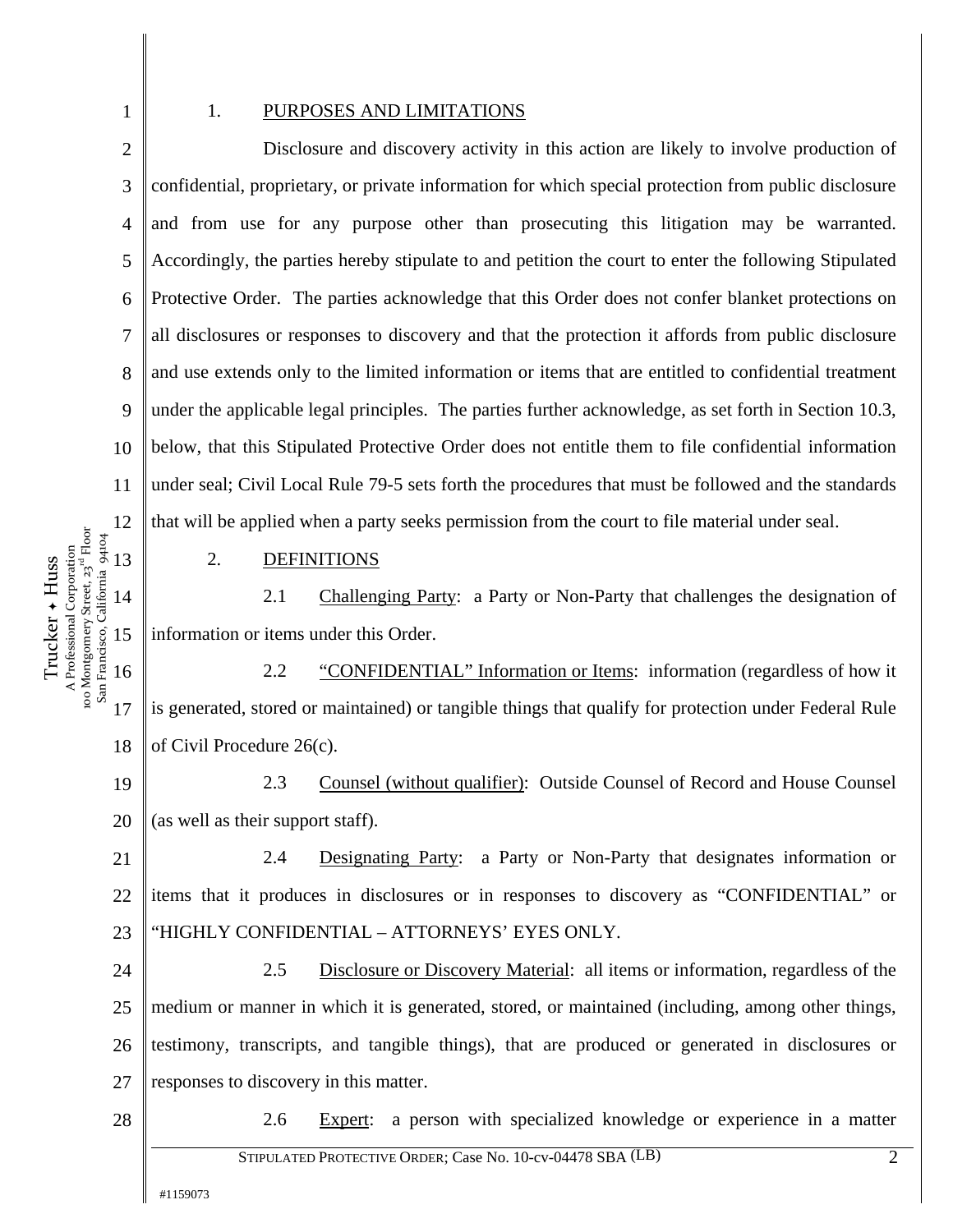1  $\mathfrak{D}$ 3 4 pertinent to the litigation who (1) has been retained by a Party or its counsel to serve as an expert witness or as a consultant in this action, (2) is not a past or current employee of a Party or of a Party's competitor, and (3) at the time of retention, is not anticipated to become an employee of a Party or of a Party's competitor.

2.7 "HIGHLY CONFIDENTIAL – ATTORNEYS' EYES ONLY" Information or Items: extremely sensitive "Confidential Information or Items," disclosure of which to another Party or Non-Party would create a substantial risk of serious harm that could not be avoided by less restrictive means.

9 10 2.8 House Counsel: attorneys who are employees of a party to this action. House Counsel does not include Outside Counsel of Record or any other outside counsel.

11 12 2.9 Non-Party: any natural person, partnership, corporation, association, or other legal entity not named as a Party to this action.

2.10 Outside Counsel of Record: attorneys who are not employees of a party to this action but are retained to represent or advise a party to this action and have appeared in this action on behalf of that party or are affiliated with a law firm which has appeared on behalf of that party.

17 18 2.11 Party: any party to this action, including all of its officers, directors, employees, consultants, retained experts, and Outside Counsel of Record (and their support staffs).

19 20 2.12 Producing Party: a Party or Non-Party that produces Disclosure or Discovery Material in this action.

21 22 23 24 2.13 Professional Vendors: persons or entities that provide litigation support services (e.g., photocopying, videotaping, translating, preparing exhibits or demonstrations, and organizing, storing, or retrieving data in any form or medium) and their employees and subcontractors.

25 26 2.14 Protected Material: any Disclosure or Discovery Material that is designated as "CONFIDENTIAL," or as "HIGHLY CONFIDENTIAL – ATTORNEYS' EYES ONLY."

27 28 2.15 Receiving Party: a Party that receives Disclosure or Discovery Material from a Producing Party.

STIPULATED PROTECTIVE ORDER; Case No. 10-cv-04478 SBA (LB) 3

100 Montgomery Street,  $23^{\text{rd}}$  Floor<br>San Francisco, California 94104 100 Montgomery Street, 23<sup>rd</sup> Floor San Francisco, California 94104 A Professional Corporation A Professional Corporation 13 Ø Huss 14 Trucker 15 16

5

6

7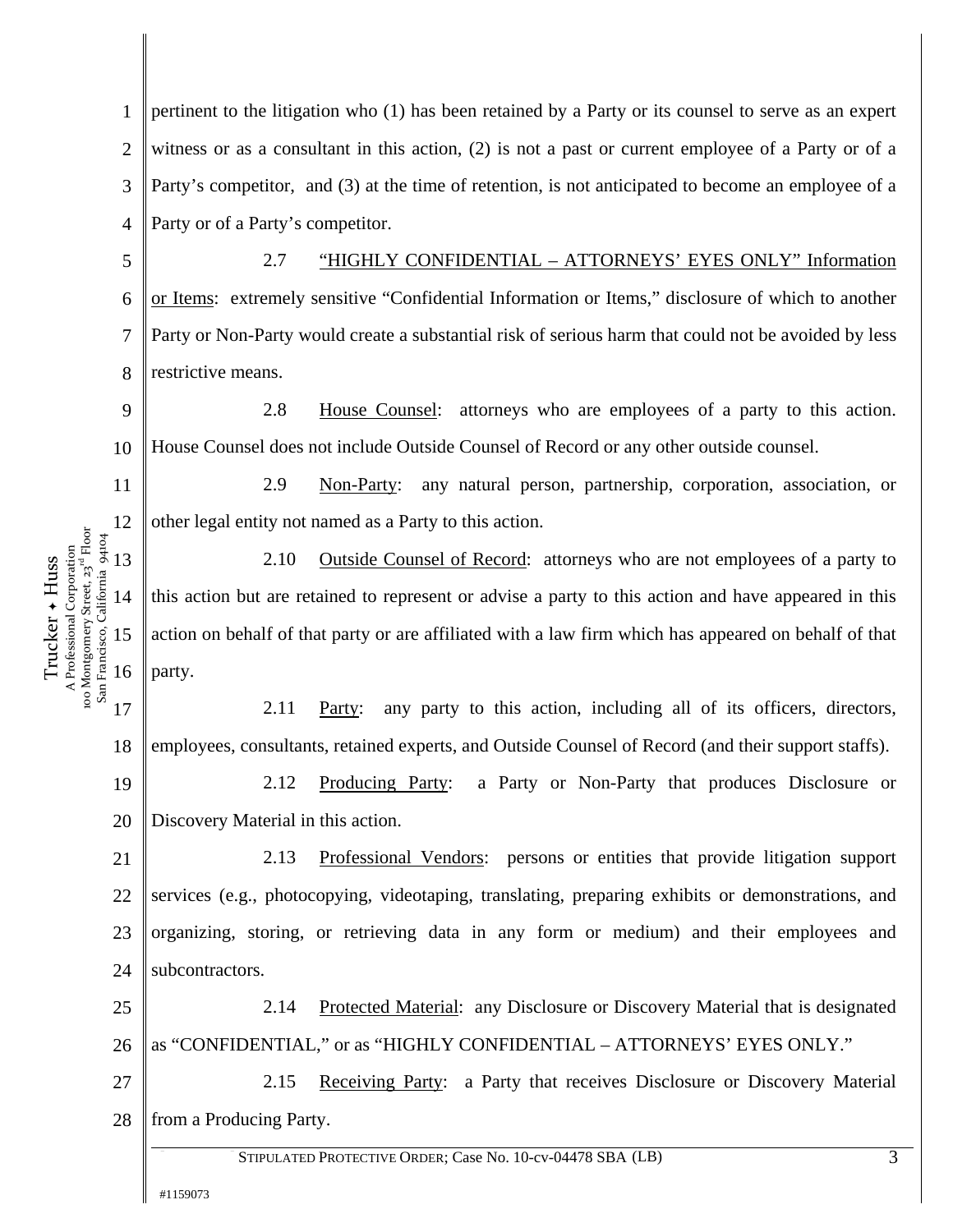#### 3. SCOPE

1

2 3 4 5 6 7 8 9 10 11 12 The protections conferred by this Stipulation and Order cover not only Protected Material (as defined above), but also (1) any information copied or extracted from Protected Material; (2) all copies, excerpts, summaries, or compilations of Protected Material; and (3) any testimony, conversations, or presentations by Parties or their Counsel that might reveal Protected Material. However, the protections conferred by this Stipulation and Order do not cover the following information: (a) any information that is in the public domain at the time of disclosure to a Receiving Party or becomes part of the public domain after its disclosure to a Receiving Party as a result of publication not involving a violation of this Order, including becoming part of the public record through trial or otherwise; and (b) any information known to the Receiving Party prior to the disclosure or obtained by the Receiving Party after the disclosure from a source who obtained the information lawfully and under no obligation of confidentiality to the Designating Party. Any use of Protected Material at trial shall be governed by a separate agreement or order.

#### 4. DURATION

18 19 20 Even after final disposition of this litigation, the confidentiality obligations imposed by this Order shall remain in effect until a Designating Party agrees otherwise in writing or a court order otherwise directs. Final disposition shall be deemed to be the later of (1) dismissal of all claims and defenses in this action, with or without prejudice; and (2) final judgment herein after the completion and exhaustion of all appeals, rehearings, remands, trials, or reviews of this action, including the time limits for filing any motions or applications for extension of time pursuant to applicable law.

22

21

# 5. DESIGNATING PROTECTED MATERIAL

23 24 25 26 27 28 5.1 Exercise of Restraint and Care in Designating Material for Protection. Each Party or Non-Party that designates information or items for protection under this Order must take care to limit any such designation to specific material that qualifies under the appropriate standards. To the extent it is practical to do so, the Designating Party must designate for protection only those parts of material, documents, items, or oral or written communications that qualify – so that other portions of the material, documents, items, or communications for which protection is

STIPULATED PROTECTIVE ORDER; Case No. 10-cv-04478 SBA (LB) 4

#1159073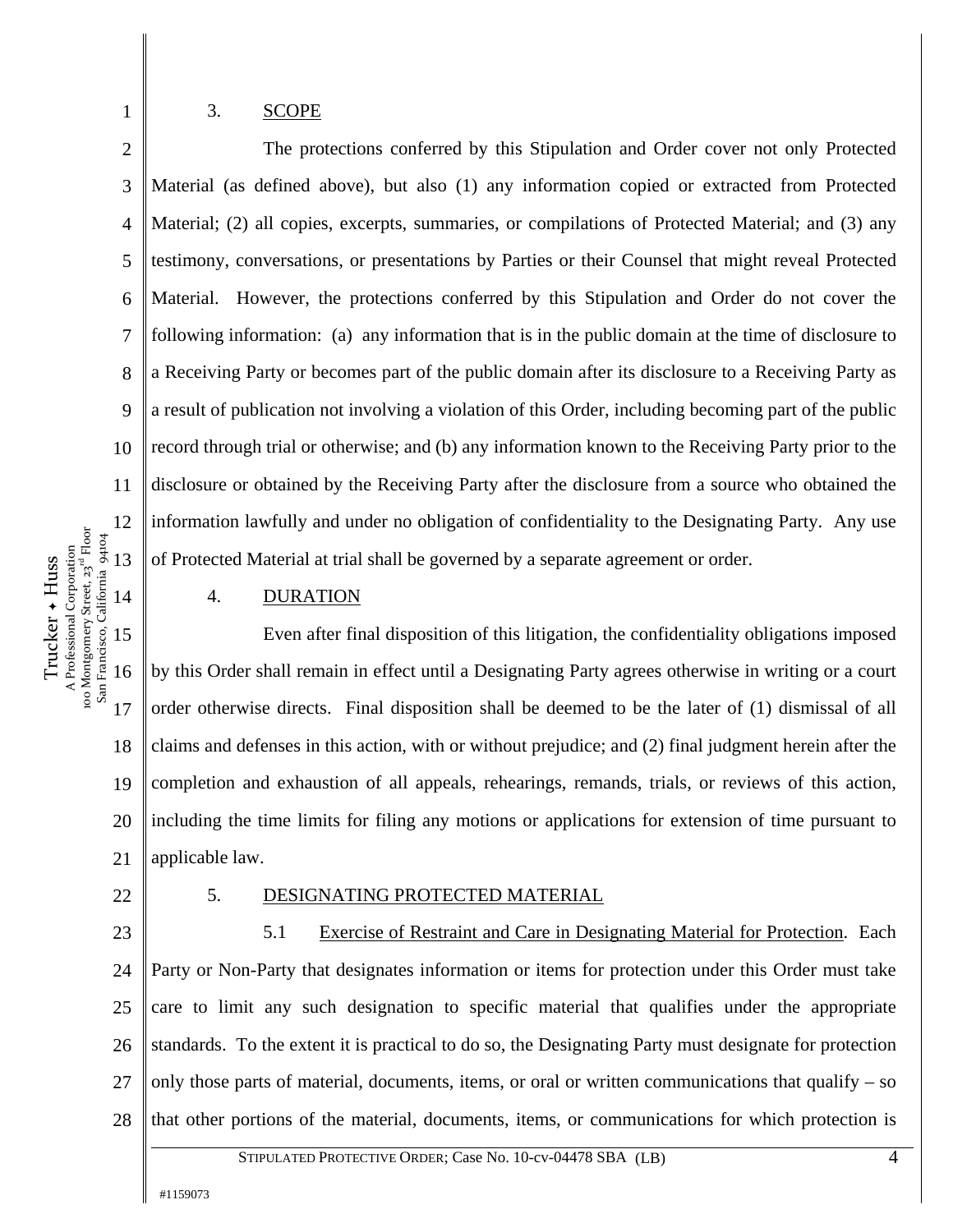1 not warranted are not swept unjustifiably within the ambit of this Order.

2 3 4 5 Mass, indiscriminate, or routinized designations are prohibited. Designations that are shown to be clearly unjustified or that have been made for an improper purpose (e.g., to unnecessarily encumber or retard the case development process or to impose unnecessary expenses and burdens on other parties) expose the Designating Party to sanctions.

If it comes to a Designating Party's attention that information or items that it designated for protection do not qualify for protection at all or do not qualify for the level of protection initially asserted, that Designating Party must promptly notify all other parties that it is withdrawing the mistaken designation.

5.2 Manner and Timing of Designations. Except as otherwise provided in this Order (see, e.g., second paragraph of section 5.2(a) below), or as otherwise stipulated or ordered, Disclosure or Discovery Material that qualifies for protection under this Order must be clearly so designated before the material is disclosed or produced.

Designation in conformity with this Order requires:

18 19 20 21 (a) for information in documentary form (e.g., paper or electronic documents, but excluding transcripts of depositions or other pretrial or trial proceedings), that the Producing Party affix the legend "CONFIDENTIAL" or "HIGHLY CONFIDENTIAL – ATTORNEYS' EYES ONLY" to each page that contains protected material. If only a portion or portions of the material on a page qualifies for protection, the Producing Party also must clearly identify the protected portion(s) (e.g., by making appropriate markings in the margins) and must specify, for each portion, the level of protection being asserted.

22 23 24 25 26 27 28 A Party or Non-Party that makes original documents or materials available for inspection need not designate them for protection until after the inspecting Party has indicated which material it would like copied and produced. During the inspection and before the designation, all of the material made available for inspection shall be deemed "HIGHLY CONFIDENTIAL – ATTORNEYS' EYES ONLY." After the inspecting Party has identified the documents it wants copied and produced, the Producing Party must determine which documents, or portions thereof, qualify for protection under this Order. Then, before producing the specified

STIPULATED PROTECTIVE ORDER; Case No. 10-cv-04478 SBA (LB) 5

100 Montgomery Street,  $23^{\text{rd}}$  Floor<br>San Francisco, California 94104 100 Montgomery Street, 23<sup>rd</sup> Floor San Francisco, California 94104 A Professional Corporation A Professional Corporation 13 Ø Huss 14 Trucker 15 16

6

7

8

9

10

11

12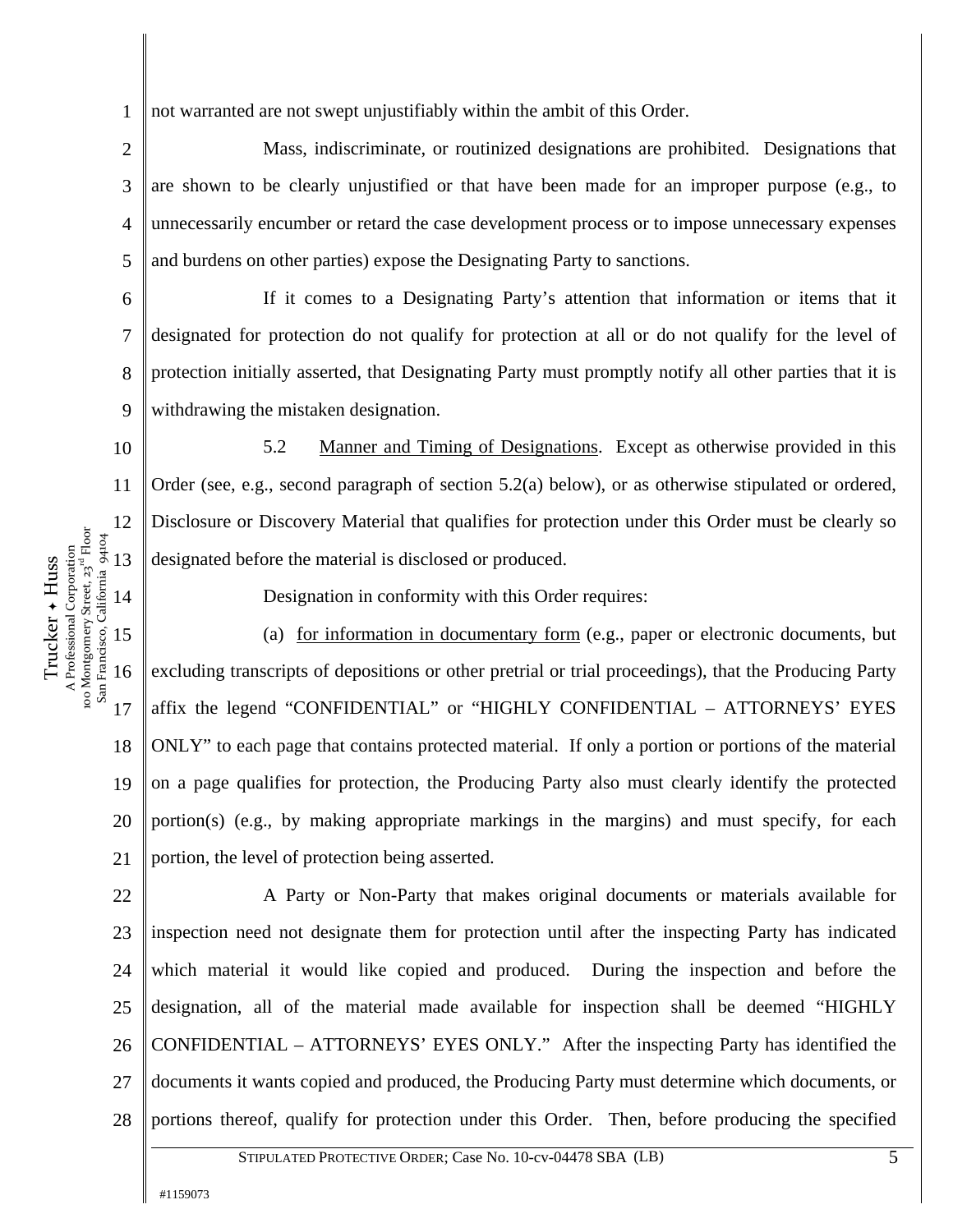1 2 3 4 5 documents, the Producing Party must affix the appropriate legend ("CONFIDENTIAL" or "HIGHLY CONFIDENTIAL – ATTORNEYS' EYES ONLY") to each page that contains Protected Material. If only a portion or portions of the material on a page qualifies for protection, the Producing Party also must clearly identify the protected portion(s) (e.g., by making appropriate markings in the margins) and must specify, for each portion, the level of protection being asserted.

6 7 8 9 10 12 18 (b) for testimony given in deposition or in other pretrial or trial proceedings, that the Designating Party identify on the record, before the close of the deposition, hearing, or other proceeding, all protected testimony and specify the level of protection being asserted. When it is impractical to identify separately each portion of testimony that is entitled to protection and it appears that substantial portions of the testimony may qualify for protection, the Designating Party may invoke on the record (before the deposition, hearing, or other proceeding is concluded) a right to have up to 21 days to identify the specific portions of the testimony as to which protection is sought and to specify the level of protection being asserted. Only those portions of the testimony that are appropriately designated for protection within the 21 days shall be covered by the provisions of this Stipulated Protective Order. Alternatively, a Designating Party may specify, at the deposition or up to 21 days afterwards if that period is properly invoked, that the entire transcript shall be treated as "CONFIDENTIAL" or "HIGHLY CONFIDENTIAL – ATTORNEYS' EYES ONLY."

19 20 21 22 23 24 Parties shall give the other parties notice if they reasonably expect a deposition, hearing or other proceeding to include Protected Material so that the other parties can ensure that only authorized individuals who have signed the "Acknowledgment and Agreement to Be Bound" (Exhibit A) are present at those proceedings. The use of a document as an exhibit at a deposition shall not in any way affect its designation as "CONFIDENTIAL" or "HIGHLY CONFIDENTIAL – ATTORNEYS' EYES ONLY."

25 26 27 28 Transcripts containing Protected Material shall have an obvious legend on the title page that the transcript contains Protected Material, and the title page shall be followed by a list of all pages (including line numbers as appropriate) that have been designated as Protected Material and the level of protection being asserted by the Designating Party. The Designating Party shall

STIPULATED PROTECTIVE ORDER; Case No. 10-cv-04478 SBA (LB) 6

100 Montgomery Street,  $23^{\text{rd}}$  Floor<br>San Francisco, California 94104 100 Montgomery Street, 23<sup>rd</sup> Floor San Francisco, California 94104 A Professional Corporation A Professional Corporation 13 Ø Huss 14 Trucker 15 16

11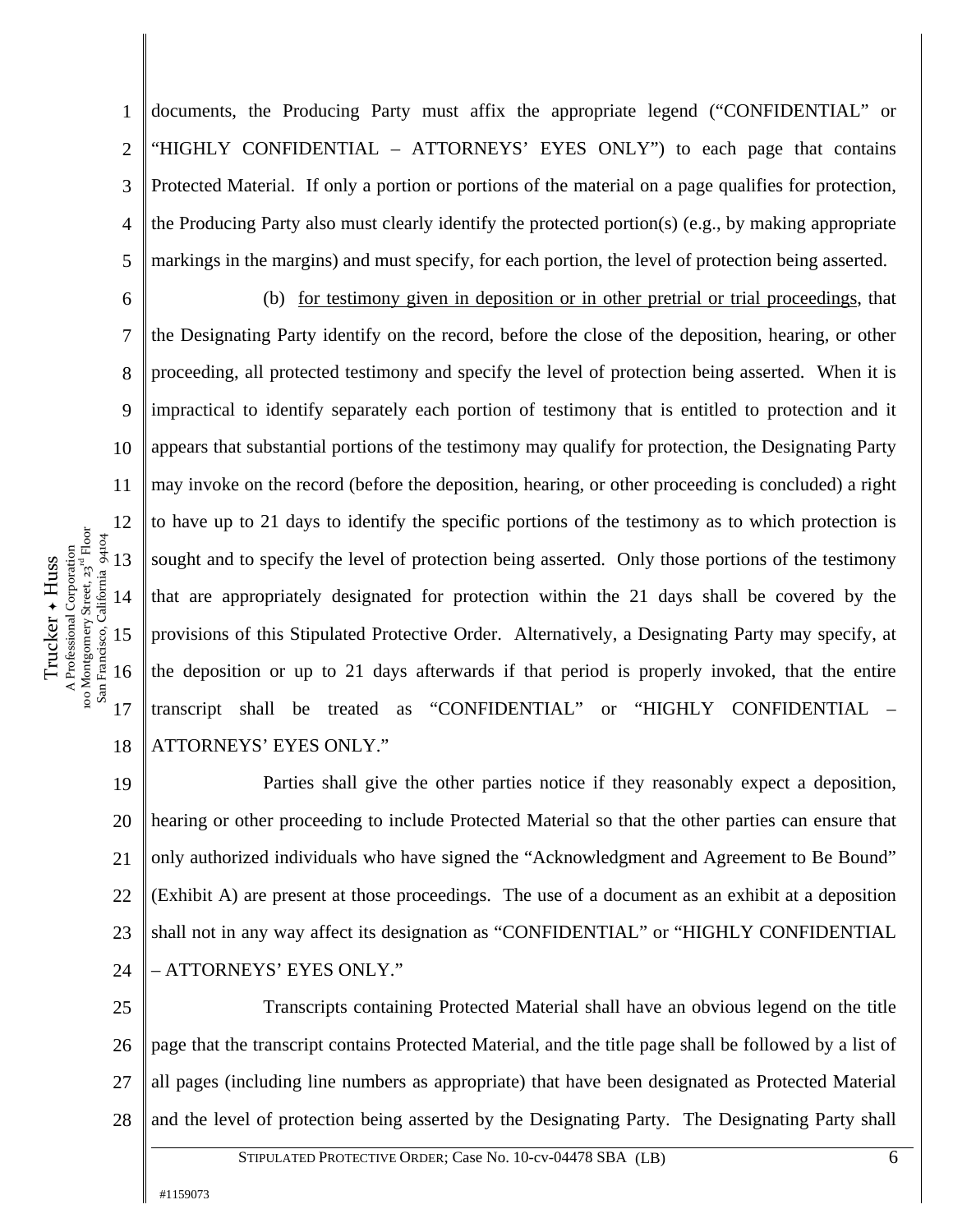1  $\mathcal{D}_{\mathcal{L}}$ 3 4 5 inform the court reporter of these requirements. Any transcript that is prepared before the expiration of a 21-day period for designation shall be treated during that period as if it had been designated "HIGHLY CONFIDENTIAL – ATTORNEYS' EYES ONLY" in its entirety unless otherwise agreed. After the expiration of that period, the transcript shall be treated only as actually designated.

6 7

8

9

10

11

12

13

14

15

16

17

Trucker

Ø Huss

A Professional Corporation 100 Montgomery Street, 23<sup>rd</sup> Floor San Francisco, California 94104

100 Montgomery Street,  $23^{\text{rd}}$  Floor<br>San Francisco, California 94104 A Professional Corporation

(c) for information produced in some form other than documentary and for any other tangible items, that the Producing Party affix in a prominent place on the exterior of the container or containers in which the information or item is stored the legend "CONFIDENTIAL" or "HIGHLY CONFIDENTIAL – ATTORNEYS' EYES ONLY". If only a portion or portions of the information or item warrant protection, the Producing Party, to the extent practicable, shall identify the protected portion(s) and specify the level of protection being asserted.

5.3 Inadvertent Failures to Designate. If timely corrected, an inadvertent failure to designate qualified information or items does not, standing alone, waive the Designating Party's right to secure protection under this Order for such material. Upon timely correction of a designation, the Receiving Party must make reasonable efforts to assure that the material is treated in accordance with the provisions of this Order.

#### 6. CHALLENGING CONFIDENTIALITY DESIGNATIONS

18 19 20 21 22 23 6.1 Timing of Challenges. Any Party or Non-Party may challenge a designation of confidentiality at any time. Unless a prompt challenge to a Designating Party's confidentiality designation is necessary to avoid foreseeable, substantial unfairness, unnecessary economic burdens, or a significant disruption or delay of the litigation, a Party does not waive its right to challenge a confidentiality designation by electing not to mount a challenge promptly after the original designation is disclosed.

24 25 26 27 28 6.2 Meet and Confer. The Challenging Party shall initiate the dispute resolution process by providing written notice of each designation it is challenging and describing the basis for each challenge. To avoid ambiguity as to whether a challenge has been made, the written notice must recite that the challenge to confidentiality is being made in accordance with this specific paragraph of the Protective Order. The parties shall attempt to resolve each challenge in

STIPULATED PROTECTIVE ORDER; Case No. 10-cv-04478 SBA (LB) 7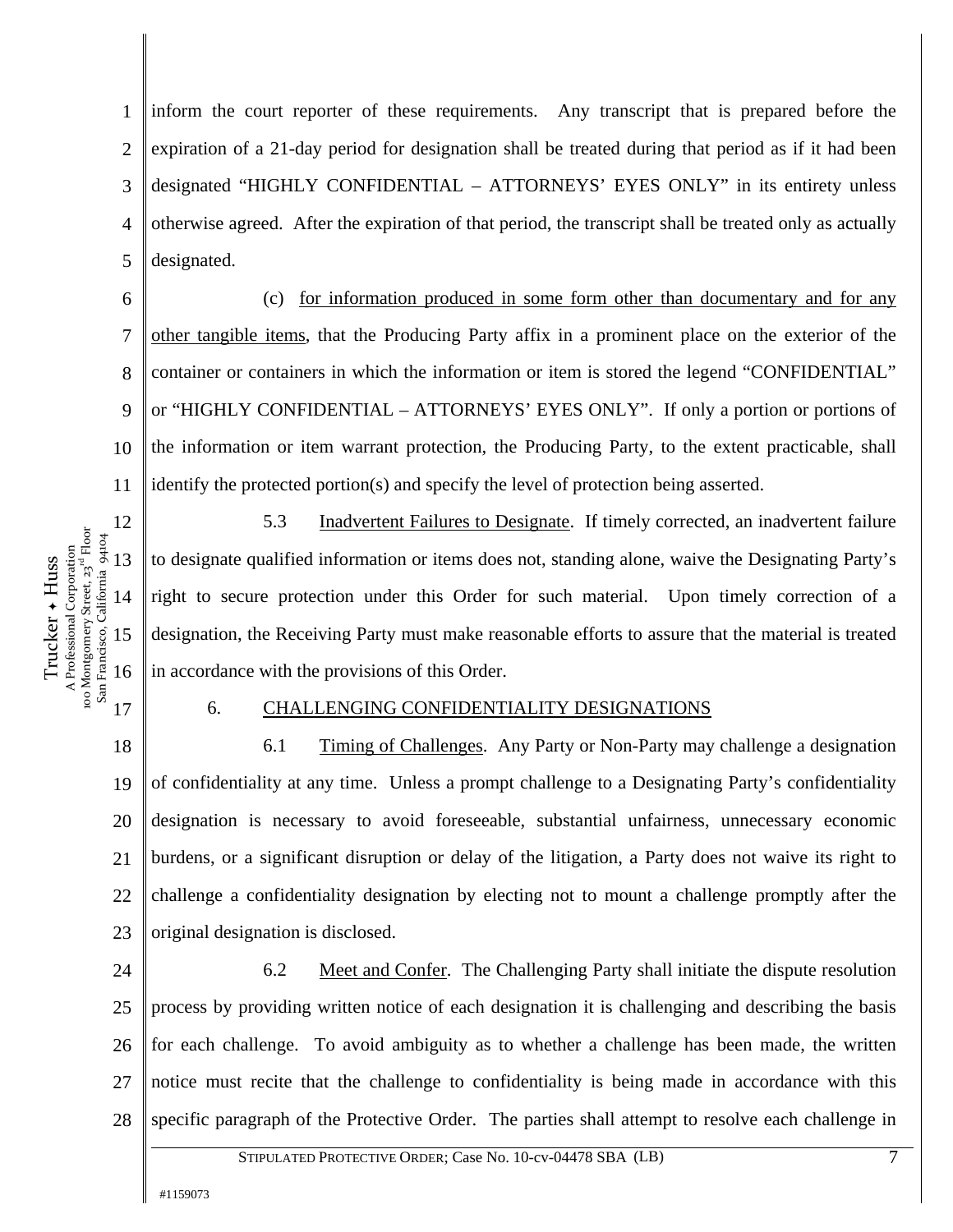1  $\mathfrak{D}$ 3 4 5 6 7 8 good faith and must begin the process by conferring directly (in voice to voice dialogue; other forms of communication are not sufficient) within 14 days of the date of service of notice. In conferring, the Challenging Party must explain the basis for its belief that the confidentiality designation was not proper and must give the Designating Party an opportunity to review the designated material, to reconsider the circumstances, and, if no change in designation is offered, to explain the basis for the chosen designation. A Challenging Party may proceed to the next stage of the challenge process only if it has engaged in this meet and confer process first or establishes that the Designating Party is unwilling to participate in the meet and confer process in a timely manner.

9 10 11 12 13 14 15 16 17 18 19 6.3 Judicial Intervention. A Party that elects to press a challenge to a confidentiality designation after considering the justification offered by the Designating Party may file and serve a motion under Local Rule 7 (and in compliance with Civil Local Rule 79-5, if applicable) that identifies the challenged material and sets forth in detail the basis for the challenge. Each such motion must be accompanied by a competent declaration that affirms that the movant has complied with the meet and confer requirements imposed in the preceding paragraph and that sets forth with specificity the justification for the confidentiality designation that was given by the Designating Party in the meet and confer dialogue. The burden of persuasion in any such challenge proceeding shall be on the Designating Party. Until the court rules on the challenge, all parties shall continue to afford the material in question the level of protection to which it is entitled under the Producing Party's designation.

20

Trucker

Ø Huss

A Professional Corporation 100 Montgomery Street, 23<sup>rd</sup> Floor San Francisco, California 94104

100 Montgomery Street,  $23^{\text{rd}}$  Floor<br>San Francisco, California 94104 A Professional Corporation

## 7. ACCESS TO AND USE OF PROTECTED MATERIAL

21 22 23 24 25 26 7.1 Basic Principles. A Receiving Party may use Protected Material that is disclosed or produced by another Party or by a Non-Party in connection with this case only for prosecuting, defending, or attempting to settle this litigation. Such Protected Material may be disclosed only to the categories of persons and under the conditions described in this Order. When the litigation has been terminated, a Receiving Party must comply with the provisions of Section 11 below (FINAL DISPOSITION).

27 28 Protected Material must be stored and maintained by a Receiving Party at a location and in a secure manner that ensures that access is limited to the persons authorized under this

STIPULATED PROTECTIVE ORDER; Case No. 10-cv-04478 SBA (LB) 8

#1159073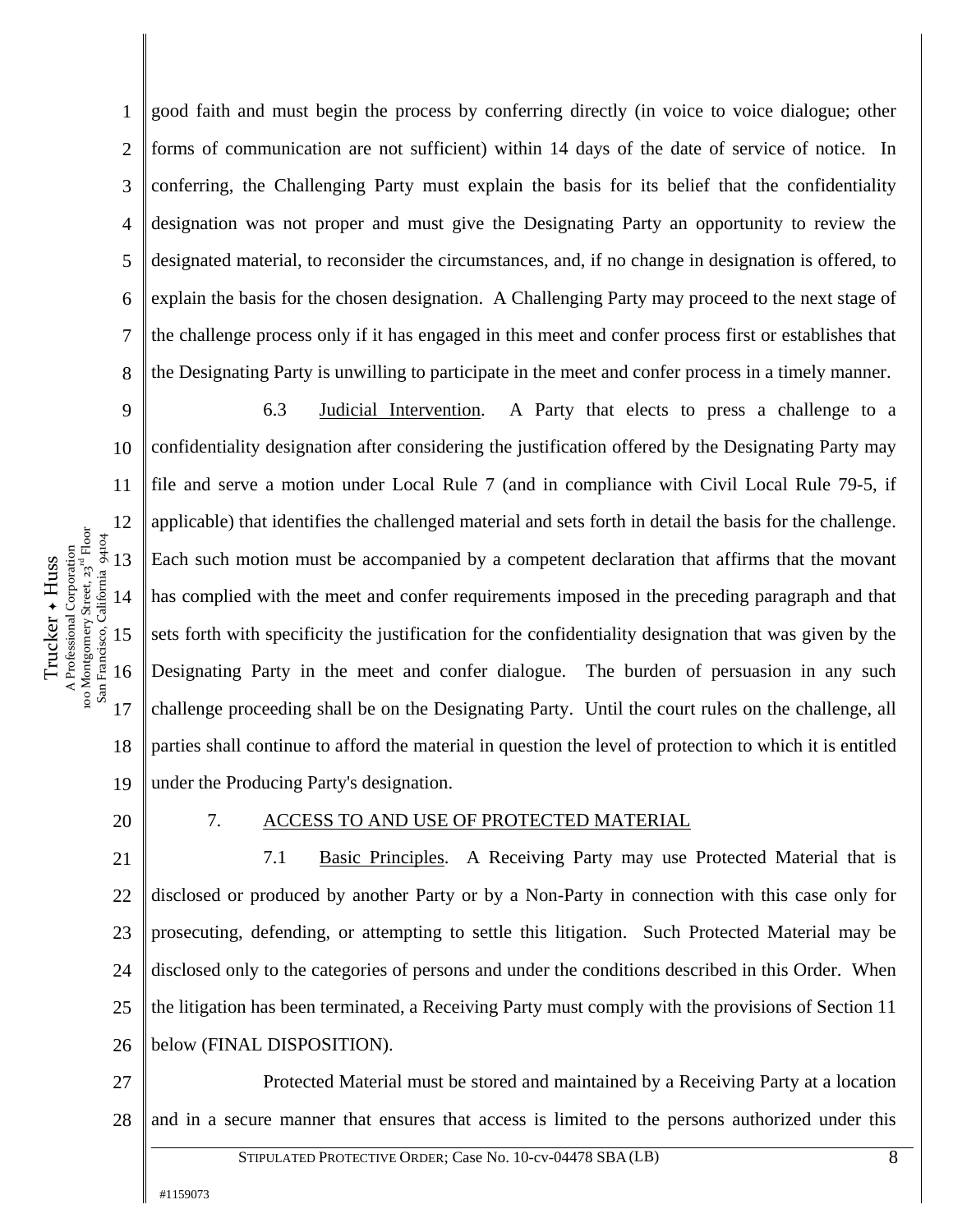1 Order.

2 3 4 7.2 Disclosure of "CONFIDENTIAL" Information or Items. Unless otherwise ordered by the court or permitted in writing by the Designating Party, a Receiving Party may disclose any information or item designated "CONFIDENTIAL" only to:

5

6

7

8

12

13

14

15

17

(a) the Receiving Party's Outside Counsel of Record in this action, as well as employees of said Outside Counsel of Record to whom it is reasonably necessary to disclose the information for this litigation and who have signed the "Acknowledgment and Agreement to Be Bound" that is attached hereto as Exhibit A;

9 10 11 (b) the officers, directors, and employees (including House Counsel) of the Receiving Party to whom disclosure is reasonably necessary for this litigation and who have signed the "Acknowledgment and Agreement to Be Bound" (Exhibit A);

(c) Experts (as defined in this Order) of the Receiving Party to whom disclosure is reasonably necessary for this litigation and who have signed the "Acknowledgment and Agreement to Be Bound" (Exhibit A);

(d) the court and its personnel;

16 18 (e) court reporters and their staff, professional jury or trial consultants, and Professional Vendors to whom disclosure is reasonably necessary for this litigation and who have signed the "Acknowledgment and Agreement to Be Bound" (Exhibit A);

19 20 21 22 (f) during their depositions, witnesses in the action to whom disclosure is reasonably necessary and who have signed the "Acknowledgment and Agreement to Be Bound" (Exhibit A), unless otherwise agreed by the Designating Party or ordered by the court. Pages of transcribed deposition testimony or exhibits to depositions that reveal Protected Material must be separately bound by the court reporter and may not be disclosed to anyone except as permitted under this Stipulated Protective Order.

25 26 (g) the author or recipient of a document containing the information or a custodian or other person who otherwise possessed or knew the information.

27

28

7.3 Disclosure of "HIGHLY CONFIDENTIAL – ATTORNEYS' EYES

ONLY" Information or Items. Unless otherwise ordered by the court or permitted in writing by

STIPULATED PROTECTIVE ORDER; Case No. 10-cv-04478 SBA (LB) 9

23 24

Trucker

Ø Huss

A Professional Corporation 100 Montgomery Street, 23<sup>rd</sup> Floor San Francisco, California 94104

noo Montgomery Street,  $\mathsf{z}_3^\text{rd}$  Floor San Francisco, California 94104 A Professional Corporation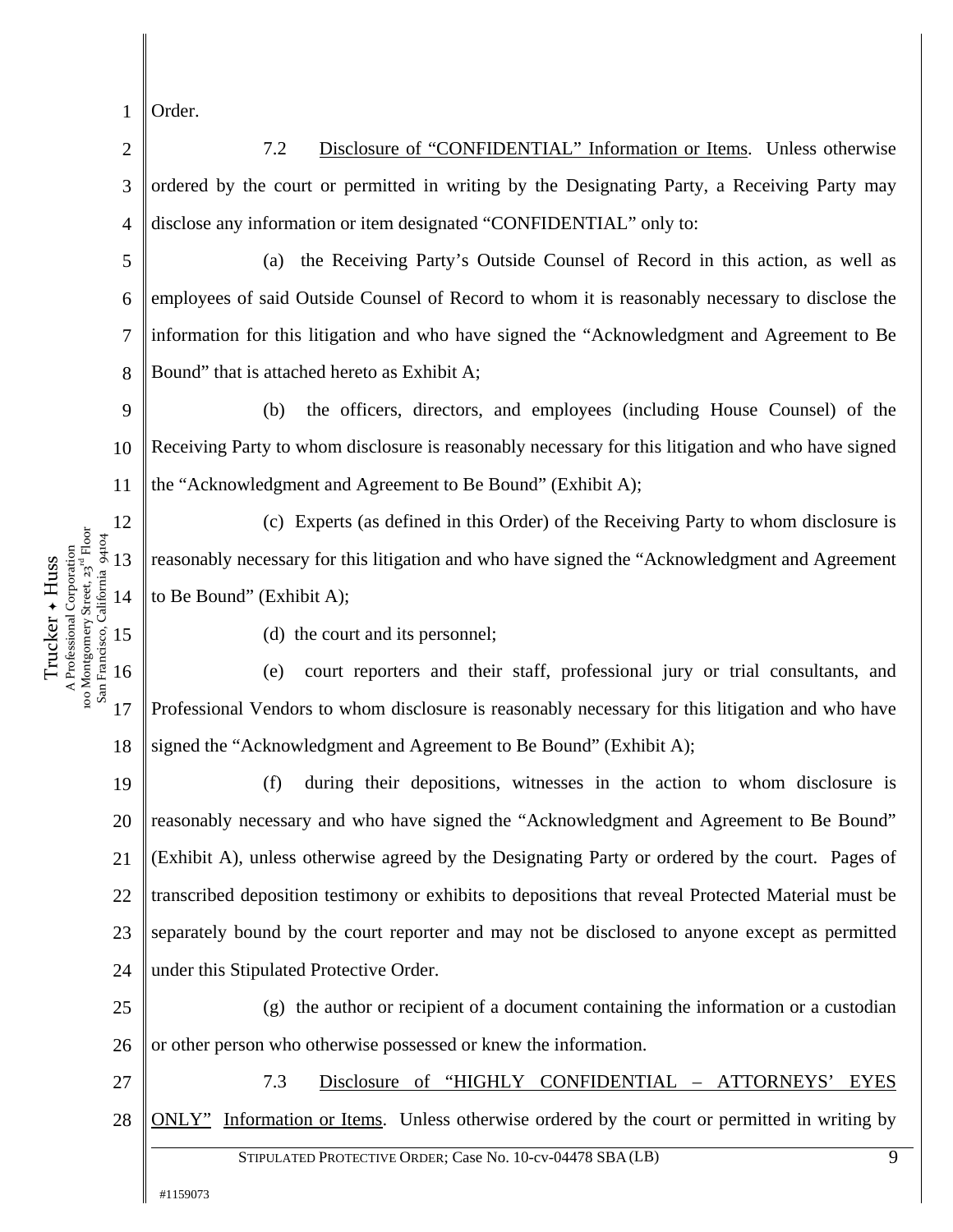3 4 5 6 (a) the Receiving Party's Outside Counsel of Record in this action, as well as employees of said Outside Counsel of Record to whom it is reasonably necessary to disclose the information for this litigation and who have signed the "Acknowledgment and Agreement to Be Bound" that is attached hereto as Exhibit A;

(b) Experts of the Receiving Party (1) to whom disclosure is reasonably necessary for this litigation, (2) who have signed the "Acknowledgment and Agreement to Be Bound" (Exhibit A), and (3) as to whom the requirements set forth in paragraph 7.4, below, have been met;

12 100 Montgomery Street,  $23^{\text{rd}}$  Floor<br>San Francisco, California 94104 100 Montgomery Street, 23<sup>rd</sup> Floor San Francisco, California 94104 A Professional Corporation A Professional Corporation 13 Ø Huss 14 Trucker 15 16

7

8

9

10

11

17

(c) the court and its personnel;

(d) court reporters and their staff, professional jury or trial consultants, and Professional Vendors to whom disclosure is reasonably necessary for this litigation and who have signed the "Acknowledgment and Agreement to Be Bound" (Exhibit A); and

(e) the author or recipient of a document containing the information or a custodian or other person who otherwise possessed or knew the information.

7.4 Procedures for Approving or Objecting to Disclosure of "HIGHLY CONFIDENTIAL – ATTORNEYS' EYES ONLY" Information or Items to Experts.

18 19 20 21 22 23 24 25 26 27 (a) "CONFIDENTIAL" or "HIGHLY CONFIDENTIAL – ATTORNEYS' EYES ONLY" information or items may be disclosed to an Expert without disclosure of the identity of the Expert as long as (1) the Expert is not a current officer, director, or employee of a competitor of a Party or anticipated to become one and (2) the Expert is not, has not been at any time in the past five years, and does not anticipate becoming, affiliated with, retained by, or related to any party, witness, attorney, or entity involved with the litigation filed by Randal Destruel, as Trustee of the Mead Clark 401(k) Profit Sharing Plan and other investors in the Carinalli Loan, against K 4 Corporation dba Sonoma Mortgage and Investment Company, Ira William Stone, Shannon R. Foulk, and Does 1-20, in the Superior Court of the State of California, County of Sonoma, Case No. SCV 246125 and/or the bankruptcy proceedings of Clement C. and Ann Marie Carinalli,

28

[PROPOSED] STIPULATED PROTECTIVE ORDER; Case No. 10-cv-04478 SBA 10 (LB)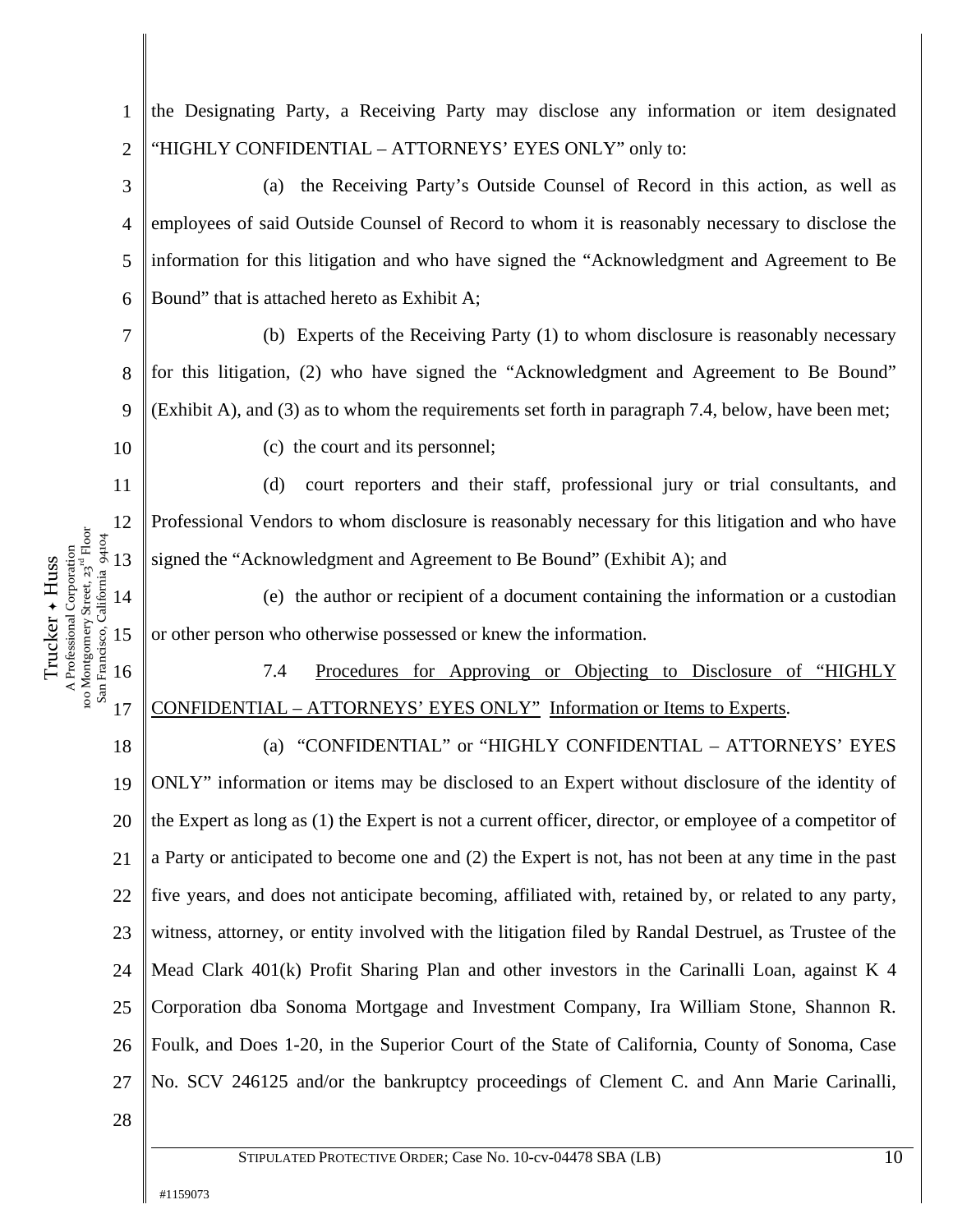1  $\mathfrak{D}$ United States Bankruptcy Court for the Northern District of California, Santa Rosa Division, Case No. 09-12986.

3 4 8. PROTECTED MATERIAL SUBPOENAED OR ORDERED PRODUCED IN OTHER LITIGATION

5 6 7 If a Party is served with a subpoena or a court order issued in other litigation that compels disclosure of any information or items designated in this action as "CONFIDENTIAL" or "HIGHLY CONFIDENTIAL – ATTORNEYS' EYES ONLY" that Party must:

8 9 (a) promptly notify in writing the Designating Party. Such notification shall include a copy of the subpoena or court order;

(b) promptly notify in writing the party who caused the subpoena or order to issue in the other litigation that some or all of the material covered by the subpoena or order is subject to this Protective Order. Such notification shall include a copy of this Stipulated Protective Order; and

(c) cooperate with respect to all reasonable procedures sought to be pursued by the Designating Party whose Protected Material may be affected.

17 18 19 20 21 22 23 24 25 26 The purpose of imposing these duties is to alert the interested parties to the existence of this Protective Order and to afford the Designating Party in this case an opportunity to try to protect its confidentiality interests in the court from which the subpoena or order issued. If the Designating Party timely seeks a protective order, the Party served with the subpoena or court order shall not produce any information designated in this action as "CONFIDENTIAL" or "HIGHLY CONFIDENTIAL – ATTORNEYS' EYES ONLY" before a determination by the court from which the subpoena or order issued, unless the Party has obtained the Designating Party's permission. The Designating Party shall bear the burden and expense of seeking protection in that court of its confidential material – and nothing in these provisions should be construed as authorizing or encouraging a Receiving Party in this action to disobey a lawful directive from another court.

27

28

## 9. UNAUTHORIZED DISCLOSURE OF PROTECTED MATERIAL

If a Receiving Party learns that, by inadvertence or otherwise, it has disclosed

STIPULATED PROTECTIVE ORDER; Case No. 10-cv-04478 SBA(LB) 11

#1159073

noo Montgomery Street, 23<sup>rd</sup> Floor<br>San Francisco, California 94104 100 Montgomery Street, 23<sup>rd</sup> Floor San Francisco, California 94104 A Professional Corporation A Professional Corporation 13 Ø Huss 14 Trucker 15 16

10

11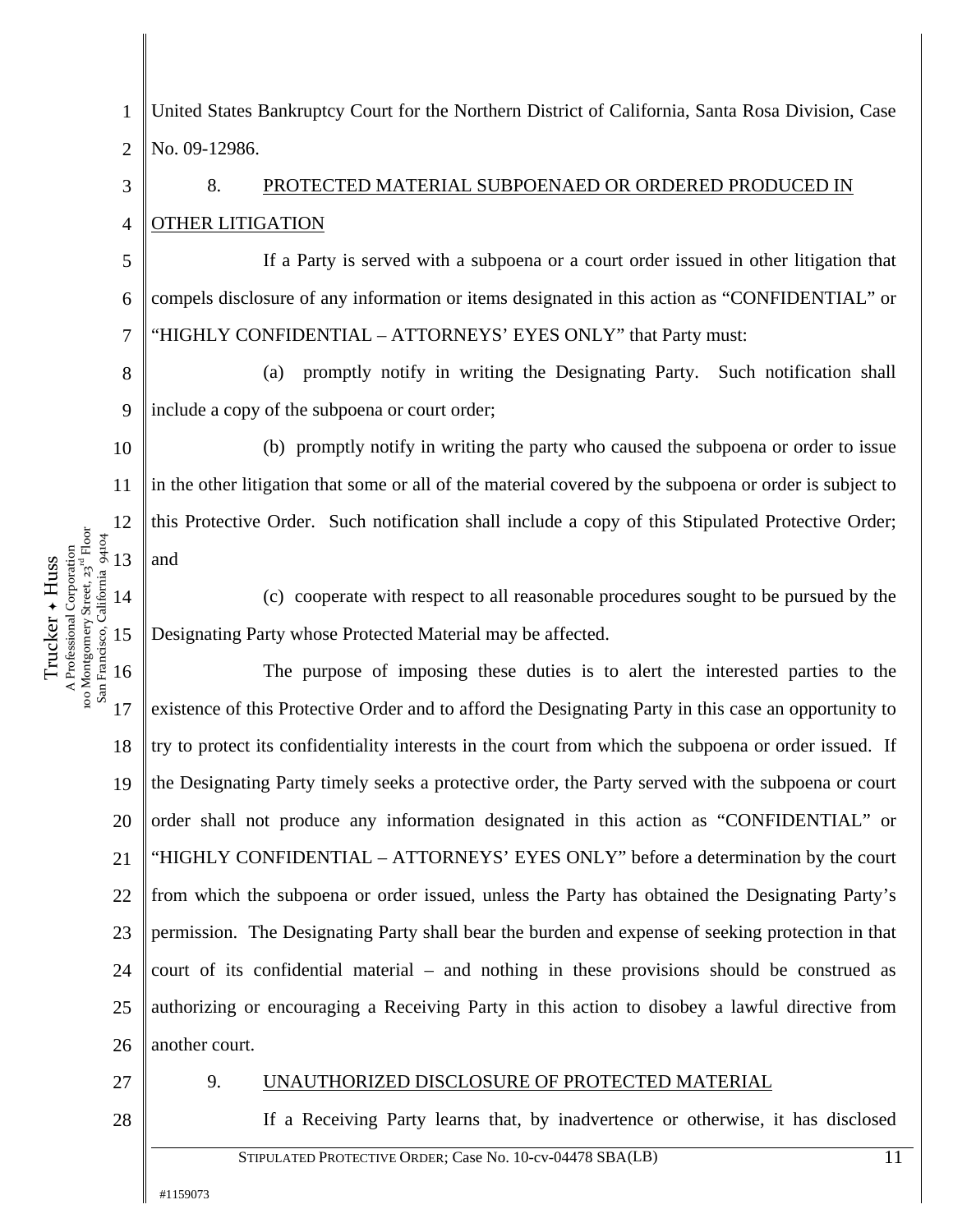1  $\mathcal{D}_{\mathcal{L}}$ 3 4 5 6 Protected Material to any person or in any circumstance not authorized under this Stipulated Protective Order, the Receiving Party must immediately (a) notify in writing the Designating Party of the unauthorized disclosures, (b) use its best efforts to retrieve all unauthorized copies of the Protected Material, (c) inform the person or persons to whom unauthorized disclosures were made of all the terms of this Order, and (d) request such person or persons to execute the "Acknowledgment and Agreement to Be Bound" that is attached hereto as Exhibit A.

7

Trucker

Ø Huss

A Professional Corporation 100 Montgomery Street, 23<sup>rd</sup> Floor San Francisco, California 94104

100 Montgomery Street,  $23^{\text{rd}}$  Floor<br>San Francisco, California 94104 A Professional Corporation

#### 10. MISCELLANEOUS

8 9 10.1 Right to Further Relief. Nothing in this Order abridges the right of any person to seek its modification by the court in the future.

10 11 12 13 14 10.2 Right to Assert Other Objections. By stipulating to the entry of this Protective Order no Party waives any right it otherwise would have to object to disclosing or producing any information or item on any ground not addressed in this Stipulated Protective Order. Similarly, no Party waives any right to object on any ground to use in evidence of any of the material covered by this Protective Order.

15 16 17 18 19 20 21 22 23 24 25 10.3 Filing Protected Material. Without written permission from the Designating Party or a court order secured after appropriate notice to all interested persons, a Party may not file in the public record in this action any Protected Material. A Party that seeks to file under seal any Protected Material must comply with Civil Local Rule 79-5. Protected Material may only be filed under seal pursuant to a court order authorizing the sealing of the specific Protected Material at issue. Pursuant to Civil Local Rule 79-5, a sealing order will issue only upon a request establishing that the Protected Material at issue is privileged, protectable as a trade secret, or otherwise entitled to protection under the law. If a Receiving Party's request to file Protected Material under seal pursuant to Civil Local Rule 79-5(d) is denied by the court, then the Receiving Party may file the Protected Material in the public record pursuant to Civil Local Rule 79-5(e) unless otherwise instructed by the court.

26

## 11. FINAL DISPOSITION

27 28 Within 90 days after the final disposition of this action, as defined in paragraph 4, each Receiving Party must return all Protected Material to the Producing Party or destroy such

STIPULATED PROTECTIVE ORDER; Case No. 10-cv-04478 SBA(LB) 12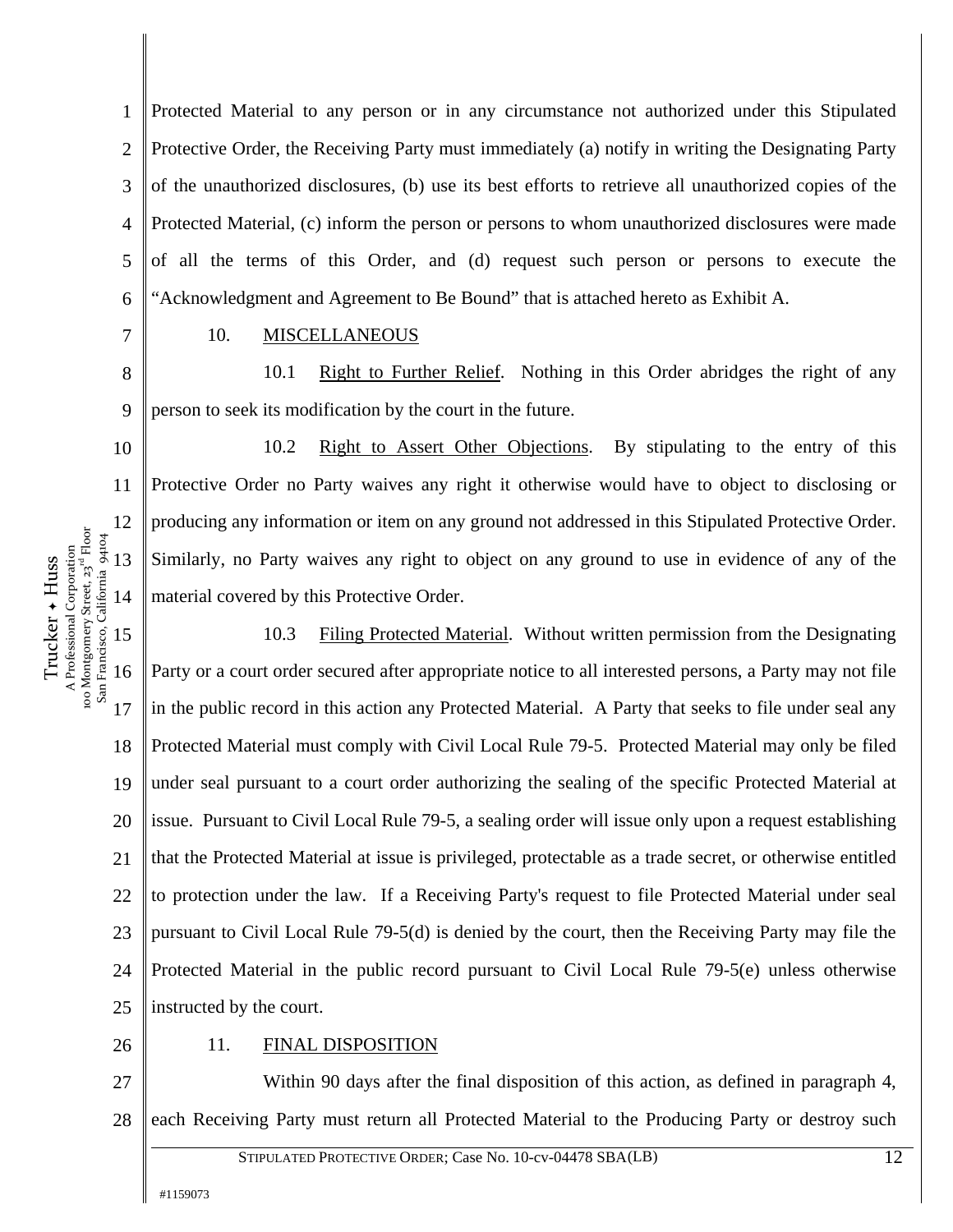1  $\mathfrak{D}$ 3 4 5 6 7 8 9 10 11 12 13 14 material. As used in this subdivision, "all Protected Material" includes all copies, abstracts, compilations, summaries, and any other format reproducing or capturing any of the Protected Material. Whether the Protected Material is returned or destroyed, the Receiving Party must submit a written certification to the Producing Party (and, if not the same person or entity, to the Designating Party) by the 90 day deadline that (1) identifies (by category, where appropriate) all the Protected Material that was returned or destroyed and (2) affirms that the Receiving Party has not retained any copies, abstracts, compilations, summaries or any other format reproducing or capturing any of the Protected Material. Notwithstanding this provision, Counsel are entitled to retain an archival copy of all pleadings, motion papers, trial, deposition, and hearing transcripts, legal memoranda, correspondence, deposition and trial exhibits, expert reports, attorney work product, and consultant and expert work product, even if such materials contain Protected Material. Any such archival copies that contain or constitute Protected Material remain subject to this Protective Order as set forth in Section 4 (DURATION).

# **IT IS SO STIPULATED, THROUGH COUNSEL OF RECORD.**

Respectfully submitted,

Dated: March 29, 2011 LEWIS, FEINBERG, LEE,

 RENAKER & JACKSON, P.C. By: /s/Julie Wilensky Julie Wilensky

Dated: March 29, 2011 NARDELL CHITSAZ & ASSOCIATES LLP

By: /s/J. Timothy Nardell J. Timothy Nardell

A

*Attorneys for Plaintiffs* 

By: /s/Virginia H. Perkins Virginia H. Perkins *Attorneys for Defendants* 

Dated: April 6, 2011<br>
LAUREL BEETER<br>
United States Magistrate Judge<br>
STIPULATED PROTECTIVE ORDER; Case No. 10-cv-04478 SBA (LB) 13 Dated: March 29, 2011 TRUCKER HUSS APC **IT IS SO ORDERED.**  Dated: LAURE SCHLER The Court of The United States Magistrate Judge<br>
United States Magistrate Judge LAURE<sup>1</sup> UNITED DISTRICT CONTROL IT IS SO ORDERED Judge Laurel Beeler

28

#1159073

Trucker

Ø Huss

A Professional Corporation 100 Montgomery Street, 23<sup>rd</sup> Floor San Francisco, California 94104

100 Montgomery Street,  $23^{\text{rd}}$  Floor<br>San Francisco, California 94104 A Professional Corporation

15

16

17

18

19

20

21

22

23

24

25

26